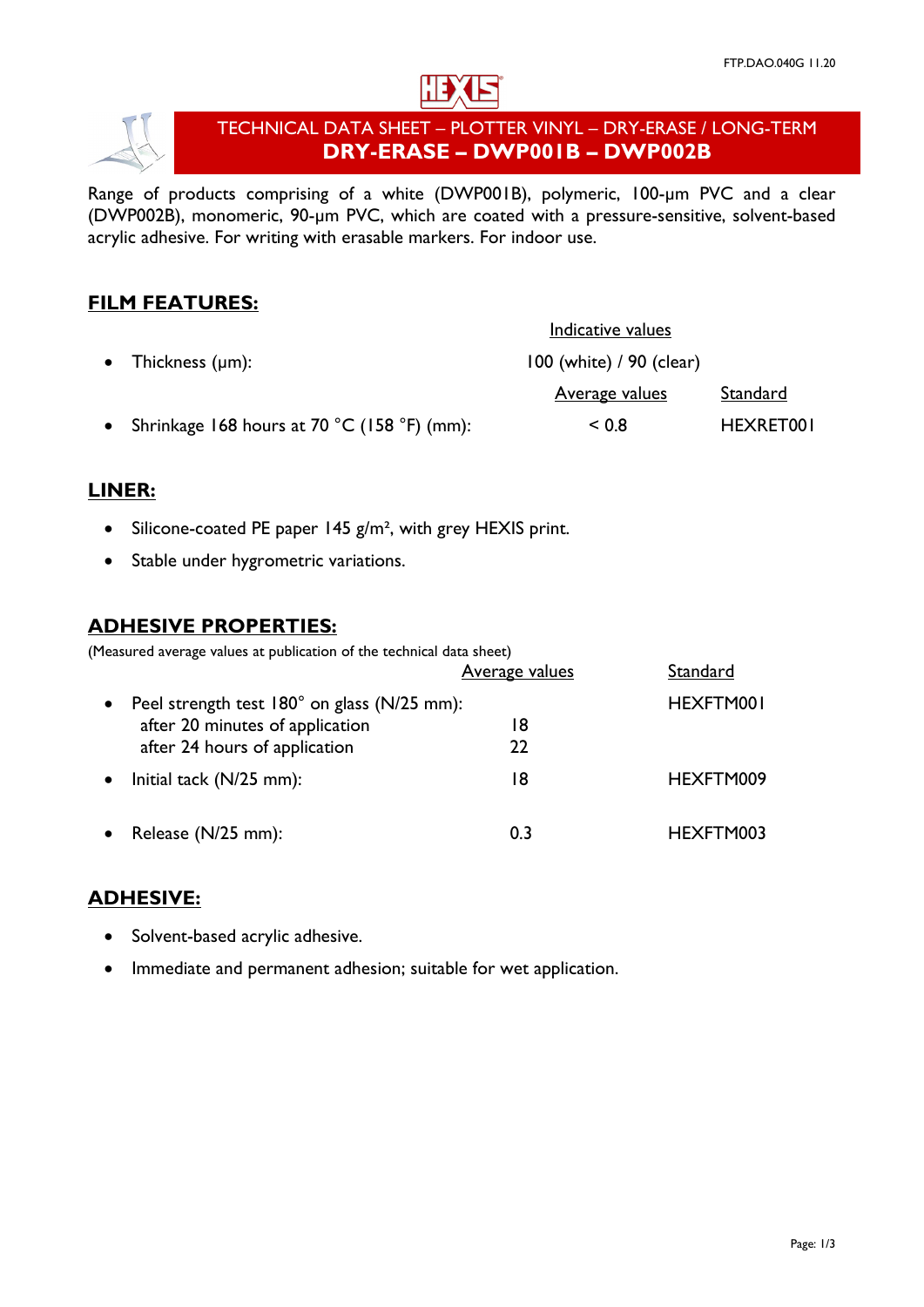### **USER'S INSTRUCTIONS:**

- Recommended minimum application temperature: +15 °C (+59 °F).
- Operating temperature range:  $+15$  °C to  $+30$  °C ( $+59$  °F to  $+86$  °F).
- The DWP002B film can be applied using a cold laminator or via direct application to:
	- o an unstructured plotter film. The complex can be cut using a plotter with a new blade.
	- $\circ$  a digital printing film printed with solvent, eco-solvent or latex inkjet technology, provided that the optimal drying time for the inks of at least 24 hours will be respected.
- Due to their composition, the long-term dry-erase films are fragile products which require to be:
	- o transported in a flat position or wound around a core.
	- o cut with a new cutter blade.
	- o applied without using transfer paper or tape.
	- $\circ$  In the case of applying multiple widths by superposition, the upper width position must be correctly adjusted prior to liner removal and film application.
	- o applied to flat surfaces only.
	- o applied without excessive stretching on the substrate.
	- o free from any self-adhesive film covering.
- Suitable dry-erase marker pens:

| <b>Artline<sup>®</sup></b> Easymark                               | <b>Foray<sup>®</sup></b> Whiteboard Markers      |  |
|-------------------------------------------------------------------|--------------------------------------------------|--|
| <b>Bic Velleda<sup>®</sup></b> Whiteboard Markers                 | <b>Franken Mag Write</b>                         |  |
| <b>Bic Velleda<sup>®</sup></b> Whiteboard Metallic Markers        | Niceday <sup>®</sup> Whiteboard Markers, 1640275 |  |
| <b>Bic Velleda<sup>®</sup></b> Whiteboard Clic                    | <b>Pentel Maxiflo</b>                            |  |
| Bic Velleda® Whiteboard Grip                                      | <b>Pentel Easyflo</b>                            |  |
| Bic Velleda <sup>®</sup> Liquid Ink                               | Pilot <sup>®</sup> Wytebord Marker               |  |
| <b>Bic Stephens<sup>®</sup></b> Whiteboard                        | Q-Connect <sup>®</sup> Whiteboard Marker         |  |
| <b>Edding</b> <sup>®</sup> EcoLine, 28/4S - Whiteboard Marker Set | Texta <sup>®</sup> Whiteboard                    |  |
| Edding <sup>®</sup> 360 XL Board Marker                           | <b>Tratto Memo</b>                               |  |
| Edding <sup>®</sup> 363 Board Marker                              | <b>TÜL</b> Dry Erase                             |  |
| <b>Expo</b> ® Dry Erase                                           |                                                  |  |

- Writing left 3 months or less is easily wiped off with a dry cloth.
- Its original cleanliness can easily be restored with window cleaner.
- For indoor use only, not UV-proof.
- In the case of an already painted substrate, self-adhesive media must only be applied to undamaged original paintwork. If the paintwork is not original and/or damaged, the application and the removal are at the judgement and risk of the installer.